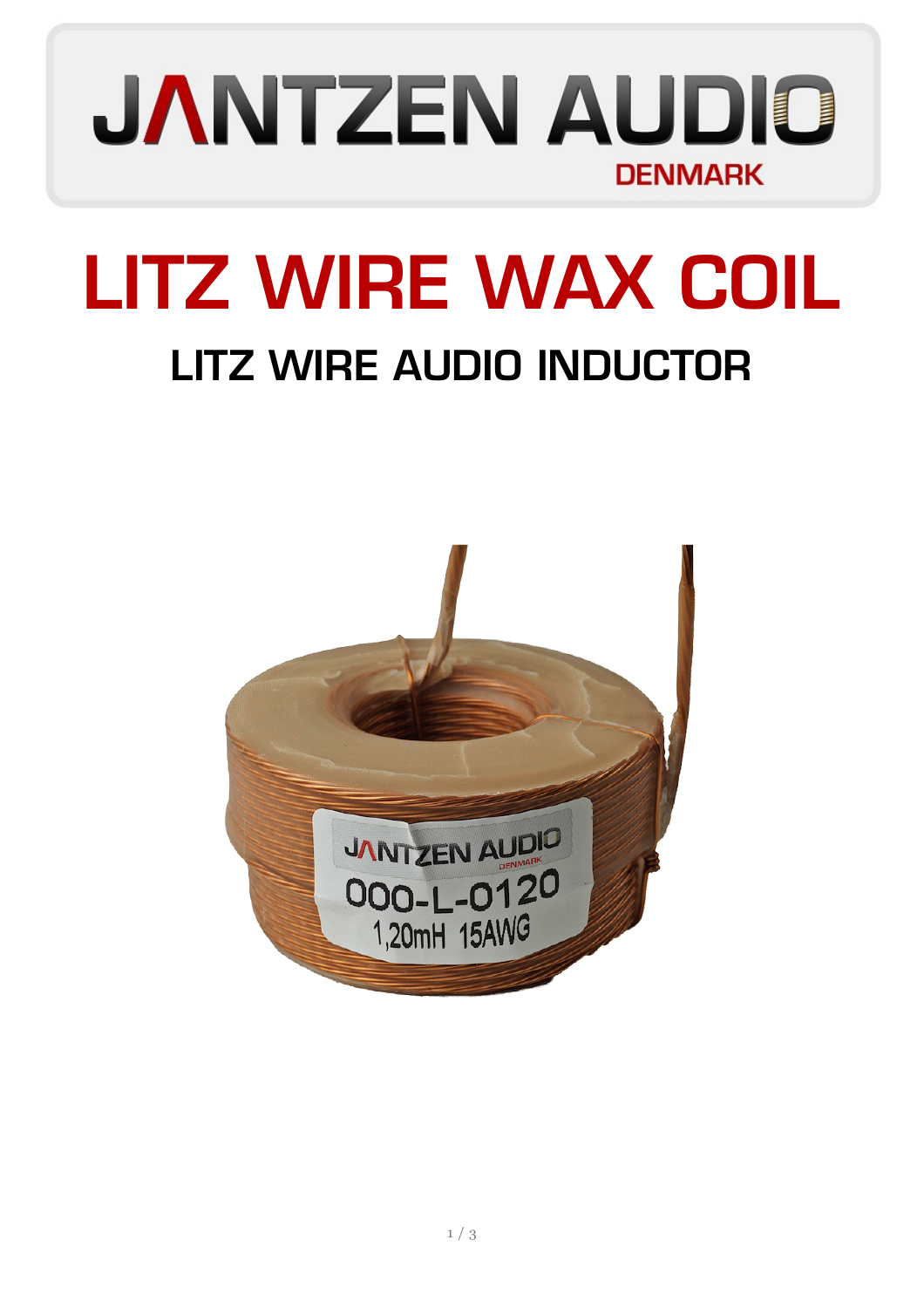## PRODUCT FEATURES

The Litz Wire Wax Coil is the only wax impregnated litz wire coil on the market.

The Litz Wire Wax Coi was co-engineered with Audiothlon™ in Poland.

Audiothlon™ was looking for an inductor with a price-point and performance level placed somewhere in the middle between wire based and foil based inductors.

The advantage of Litz Wire Coils is that they have many of the advantageous properties of foil based inductors, but are smaller in size.

Also they have have a lower price-point compared to foil based inductors.

Depending on the specific crossover design, these litz wire coils can be a good substitute for foil based inductors.

Litz wire enables inductors to have reduced skin effect and lowered resistance, which in turn offers more dynamic headroom.

The wax impregnation keeps the windings in place and eliminates distortion and microphonic effect.

The Litz Wire Wax Coil offers improved dynamic headroom and a better (larger) surface for the travel of electrons (compared to standard type single-wire inductors)